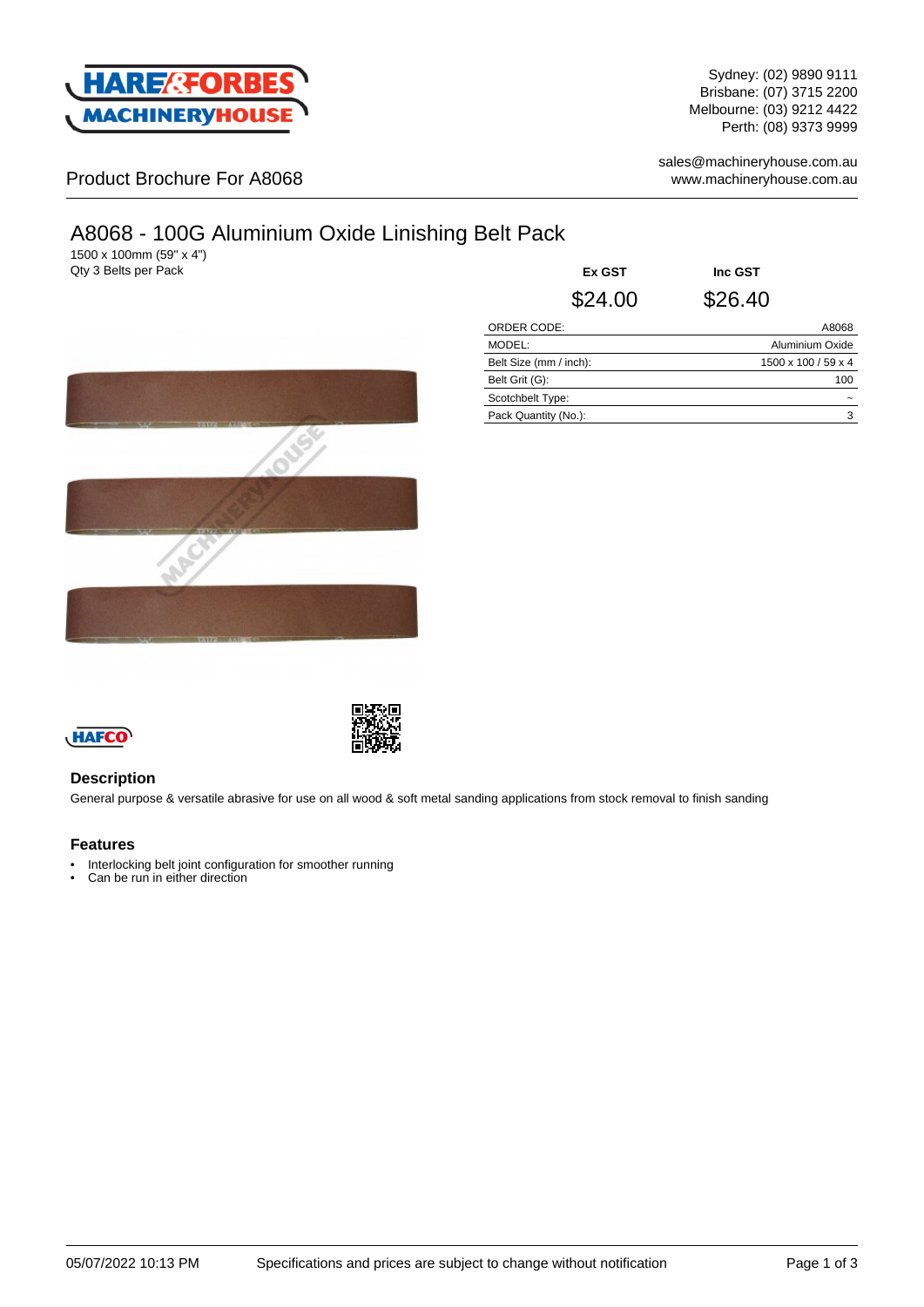

## Product Brochure For A8068

Sydney: (02) 9890 9111 Brisbane: (07) 3715 2200 Melbourne: (03) 9212 4422 Perth: (08) 9373 9999

sales@machineryhouse.com.au www.machineryhouse.com.au

## **Recommended Accessories**

| L114<br><b>Belt Linisher Sander</b>                         | A8065<br>40G Aluminium Oxide Linishing<br>Belt Pack | A8066<br>60G Aluminium Oxide Linishing<br>Belt Pack | A8067<br>80G Aluminium Oxide Linishing<br>Belt Pack |
|-------------------------------------------------------------|-----------------------------------------------------|-----------------------------------------------------|-----------------------------------------------------|
|                                                             |                                                     |                                                     |                                                     |
|                                                             |                                                     |                                                     |                                                     |
| A8069<br>120G Aluminium Oxide Linishing<br><b>Belt Pack</b> | A8072<br>40G Zirconia Linishing Belt Pack           | A8073<br>60G Zirconia Linishing Belt Pack           | A8074<br>80G Zirconia Linishing Belt Pack           |
|                                                             |                                                     |                                                     |                                                     |